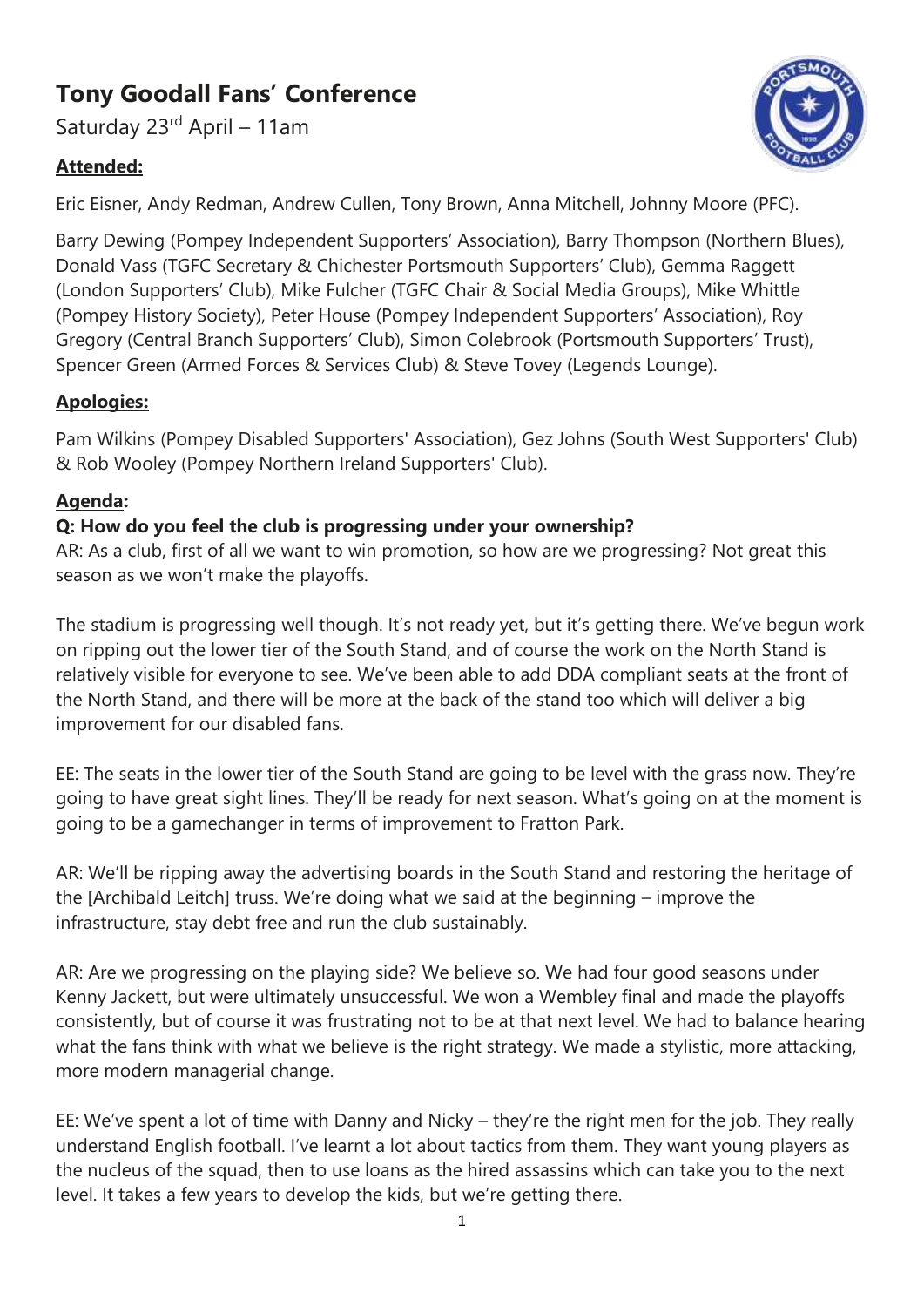# **Q: What are the plans to further improve the stadium beyond the current redevelopment?**



AR: In order to achieve that, we need the city and national infrastructure to solve

things we can never solve on our own. We talk to the local MPs and the city council about it every month, but until that's solved, we can't do it.

#### **Q: Is there any progress being made on either the rail or road networks to allow for that change?**

AR: The politicians believe progress is being made, but we're yet to see the fundamental steps needed. They say they're doing everything they can.

## **Q: Is there a backup plan, if the local infrastructure needed doesn't materialise?**

AR: There's no other way around it, categorically. There's only two significant ways people get to the stadium – by rail and via Eastern Road. Without those two things being improved, it would be irresponsible to build something no one can go to. We've got a large amount of land, so are there things we could do? Sure – but it won't make sense unless the people can come.

## **Q: You've been our best owners at improving infrastructure for a long time – thank you. But despite the stadium improvements being made at the moment, capacity will remain fairly static, with the ground not increasing much beyond 20,000. What's the strategy for sustainable income growth in the Championship if our matchday income won't be growing much?**

AR: The capacity when we acquired the club was around 16,000. If we didn't do what we've done, the capacity of Fratton Park would be much lower.

EE: As we improve, media values will increase, with more potential for streaming and TV income.

#### **Q: The interim report into safe standing was released today and appears to be very positive. Do we have plans to install safe standing sections as part of the Fratton Park redevelopment?**

AR: That's the plan, if it's approved in time. Fans seem to want it, so why would we not provide it? That's the hope. We have drawings which have it implemented, but it has to be legal when we do it.

TB: It's a matter of timing on changes to the existing law but we're trying to put in adaptability to the current stadium work..

AC: We're likely to be under pressure from the Sports Grounds Safety Authority to implement it, because of persistent standing issues in the Fratton End and the Milton End.

**Q: Improvement to infrastructure has been impressive, but supporters will always be most concerned with progress on the field. Will the managers be backed to improve the playing squad? There's concern that some fans won't renew their season tickets if the outlook for the first team squad is disappointing.**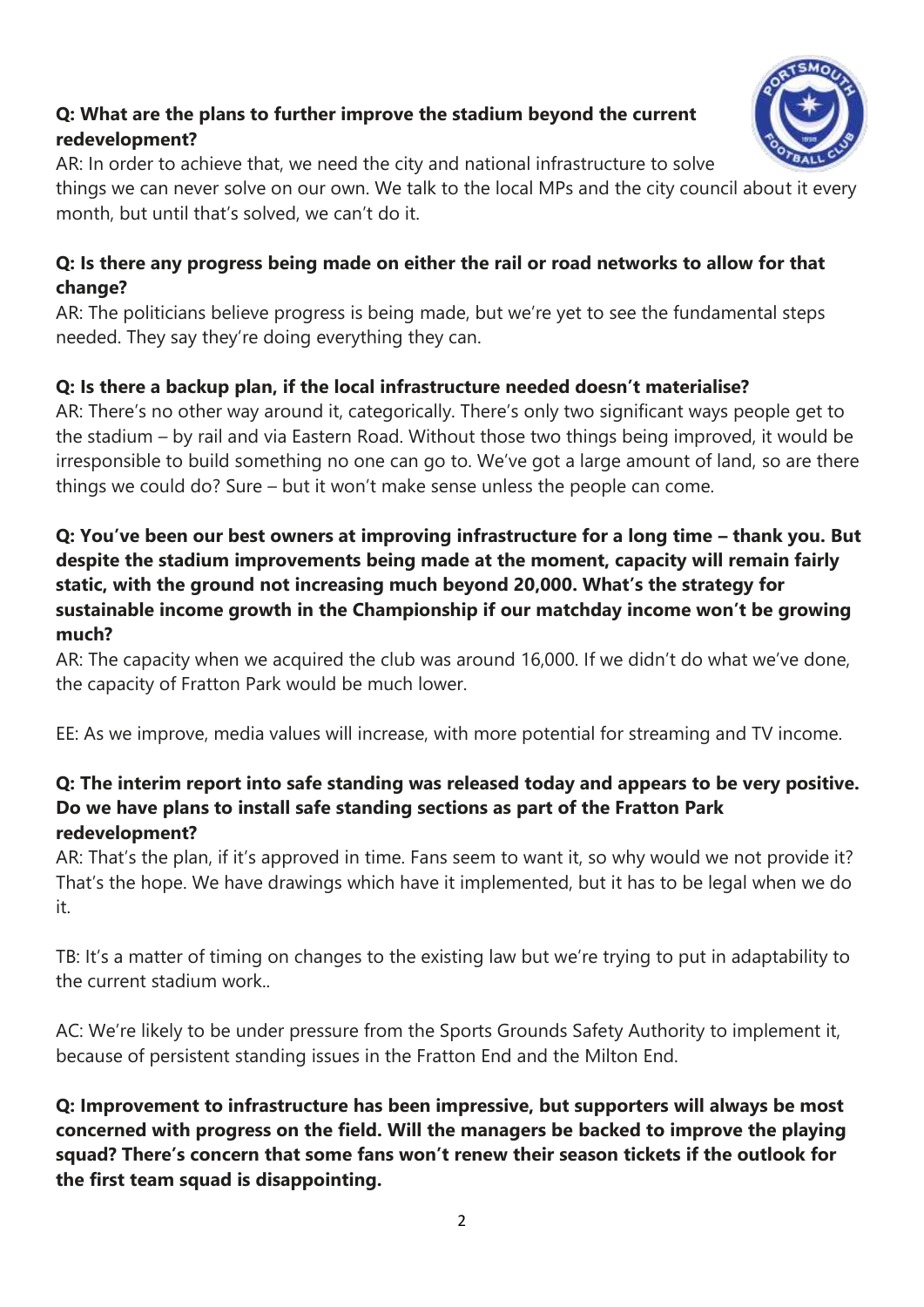EE: Absolutely [we'll back the manager]. We're confident performances on the pitch will help too. We need some young players so they all start developing and we can find the next Jamal Lowe. We had gone away from that, and were only signing League One players who, even if we went up, weren't going to be saleable assets.



We've just moved away from Kenny Jackett, who had a completely different tactical style. It's our first full year under Danny Cowley. We've got to give the manager time to execute a plan. Unlike other clubs, who change their manager three times a year – we're not going to do that. No one's happy with where we've finished this year, but we're starting again. Signings like Denver Hume and Joe Morrell will all have an extra year of development. Danny and Nicky are excellent at developing players. We're not going to go crazy, but our playing budget will be very competitive.

AR: We think we're fielding a competitive team. We hope Danny Cowley's style is more attractive to fans. It's been disappointing this year, of course. But 3-4-1-2 is not a common structure in English football, and it takes time to adapt.

EE: We think they're the right guys, and they're with us for the long term.

# **Q: Some fans are concerned about the strength of the playing squad. What's the strategy for recruitment next season? Is there a need to hit the transfer window early, because of the earlier season start date and to help improve season ticket sales?**

EE: We talk daily with Danny, and he knows what we have to do. We're ready to back the managers. The job now is figuring out how to find the talent. Danny has a good philosophy. He wants the spine of the team locked in place early.

AR: I'd be surprised if any other ownership group talk as far in advance of windows as we do. We have monthly meetings on recruitment looking several windows ahead. That hasn't changed.

# **Q: Have we been too reliant on loans?**

EE: Look at Gavin Bazunu – he's a great example. You can use loans to get quality players to fit the style you want to play.

# **Q: Do you feel stung by money previously spent poorly in the transfer market?**

EE: That's why the Sporting Director will be key – it will help ensure we avoid mistakes.

# **Q: What's the remit of the Sporting Director role?**

AC: The role will have a strong emphasis on recruitment. We're looking to appoint someone who already has healthy networks with clubs and agents, who can support our existing recruitment staff. They will help create a sense of alignment throughout the club. Although they'll focus on recruitment, they'll work closely with our medical staff, sports science department, and the academy.

Danny at the moment is heavily involved in operational matters, more so than he should be. He and I both need someone who helps and supports us with all that. Managers will naturally come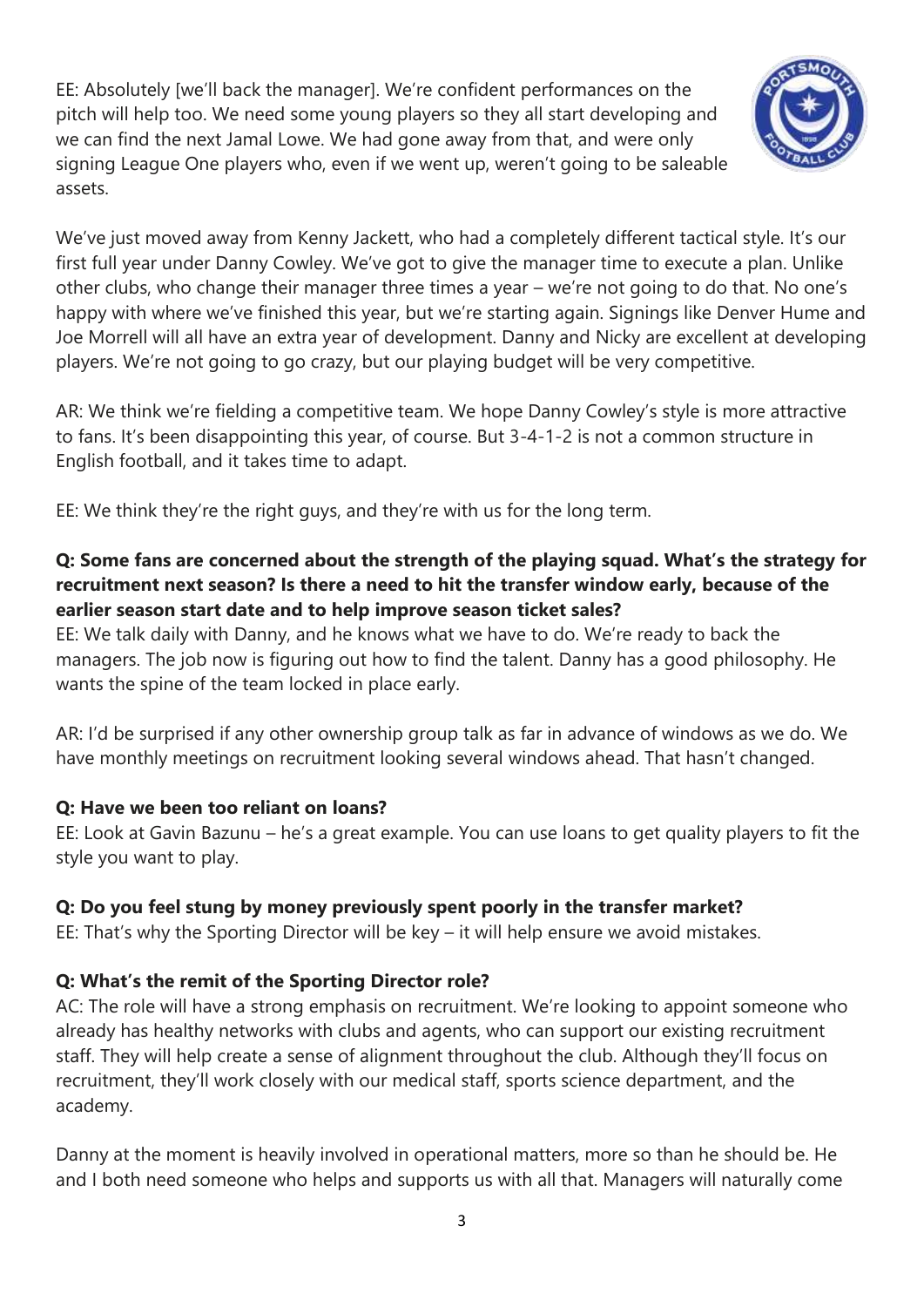and go at any football club– the desire is to have a Sporting Director who will be a long term appointment, who sits independently of the manager and safeguards the club's playing identity and long term recruitment within that philosophy. They'll also be part of our succession planning, looking at key roles in the club. It's all about creating conditions for success on the pitch. This role is absolutely critical.



AR: We brought in Danny and Nicky knowing a Sporting Director was a possibility. They look it as an advantage. Right now, they're too busy if anything!

TB: This role is about the integration of all the football departments at the club including the Academy. It isn't about titles or even individuals – but rather structures which will help the club become more integrate and sustainable to recycle the football investment as part of overall club strategy.

#### **Q: Is a Sporting Director appointment imminent?**

AC: We're at an advanced stage of the recruitment process at the moment.

## **Q: Will the Sporting Director work with the academy? What's the outlook there currently?**

AC: Greg Miller is going though a massive change programme in the academy, overhauling the culture and addressing many of the issues he inherited. Some of the problems aren't easily solvable, and there's not an instant fix which means we'll be producing 5 or 6 players this year. But there's a clear sense of direction there now, and a Sporting Director will really help Greg to accelerate this further. They'll also start to look at link-ups with other clubs, building relationships with non-league sides. This season, we have already doubled the number of scouts to improve our recruitment. We can sign players from up to 90 minutes away depending on age, yet at the moment most of our players come from the island – we want to expand our horizons. We have to spread out and be more aggressive. We need to improve our relationship with grassroots sides. We want them all to have a positive perception of Portsmouth Football Club and we naturally become their preferred choice to recommend talented players. This has to be a two way relationship and amongst the things we are looking to do is to support them as well by offering CPD sessions for local coaches.

#### **Q: What improvements are being made to the training ground?**

AR: There's lots happening – we've just ripped out sections of the pool, we're adding a sauna and a hot tub, and ultimately setting up for the club to move into the building. If you bring a young player or a potential loan player in and show them the facilities, these changes matters to them. The improvements are night and day.

EE: We went out during a pandemic and used our Capex to buy the training ground. That's huge.

#### **Q: Are you able to add further pitches at the training ground?**

AR: Just as with Fratton Park, we're making improvements in stages. We need to consider the orientation of the pitches, the number we need and whether we install a dome. The best case scenario is that we acquire additional space used by the rugby club, but that seems unlikely right now.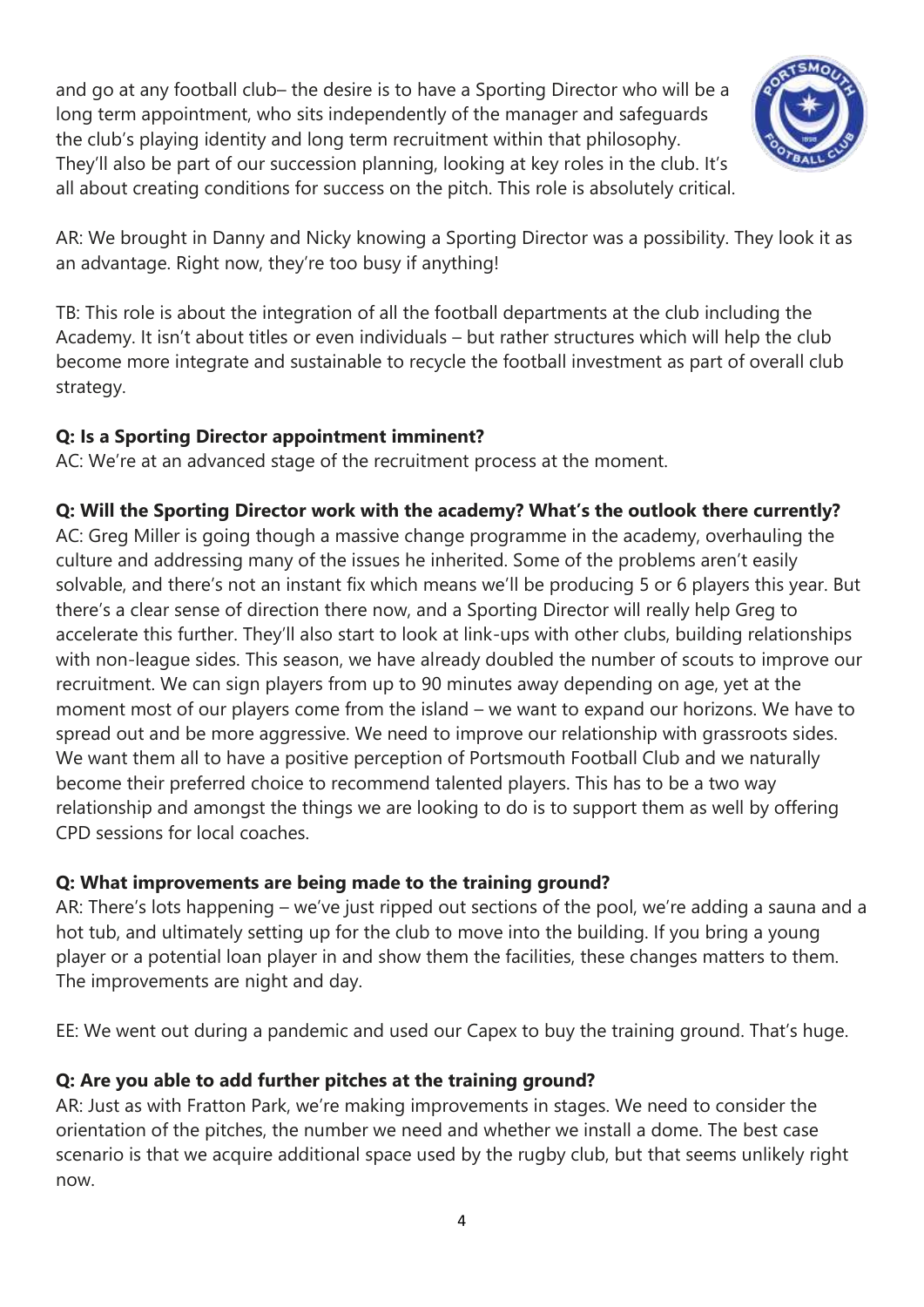# **Q: What's the timescale for the training ground improvements?**

AM: The pool will reopen in June. It's just been retiled. There's a double page spread in the programme today showing some of the changes. The gym is being

renovated as well. We're putting in state of the art equipment that can be synched up with smartphones and watches so people can track their performance. We'd like to do open days and build the fanbase.

TB: We've agreed a partnership with an experienced gym operator who already operate at a wide range of different venues and are experienced in the challenges of the gym sector which will hopefully make a big difference to the members.

## **Q: Is the gym going to bring in additional revenue for the club?**

AC: We expect the gym to become profitable over the next 12 months, with membership growth accelerated by the summer improvements.

## **Q: Do you stand by your pledge to make Pompey a Premier League club and global brand by 2029?**

AR: I don't recall giving specific dates, but yes – our ambition is 100% the same as it was the day we got involved. If anything, we enjoy the club more. Aside from the last two years where we couldn't come and enjoy the matches in person – that's been very rough. It's been fun to watch games on iFollow, but it's not quite the same. That's why Eric and I are here despite some level of risk of Covid. We've booked this trip 3 times and each one has been cancelled. Our next opportunity wouldn't have been until August, so we wanted to take the risk now.

EE: Our ambition is still 100% the same, but we're not tied to a year.

#### **Q: The fanbase here have been through a lot. Supporters will always scrutinise you.**

EE: Ask away – we won't tell you any lies. We get why Portsmouth fans are cautious – they've been burned a thousand times. But we won't burn you.

# **Q: Are you supportive of the government's recommendations from the fan-led review into football governance?**

AR: It would be one of the best things for us. It would force other clubs to operate a similar model to us. Self regulating bodies like the EFL have little willingness to cut down other clubs [who are breaking the rules]. We're beholden to MPs, but yes, we're hopeful it can be implemented. Most of it is similar to how we are running the club already.

AC: Sustainability won't properly work without an independent regulator. During the period when I was a club representative on the EFL Board, one Championship club blatantly breached the Financial Fair Play regulations and got promoted, with massive financial consequences in terms of penalties Based on the tariff, they were looking at a potential multi million fine. There was however the potential for a huge legal battle through the civil courts, and had the case gone against the EFL then the other 71 clubs would have been faced with the costs. In the end, there was an out of court settlement of £42m. Had there been a regulator, the tariff may have had a

5

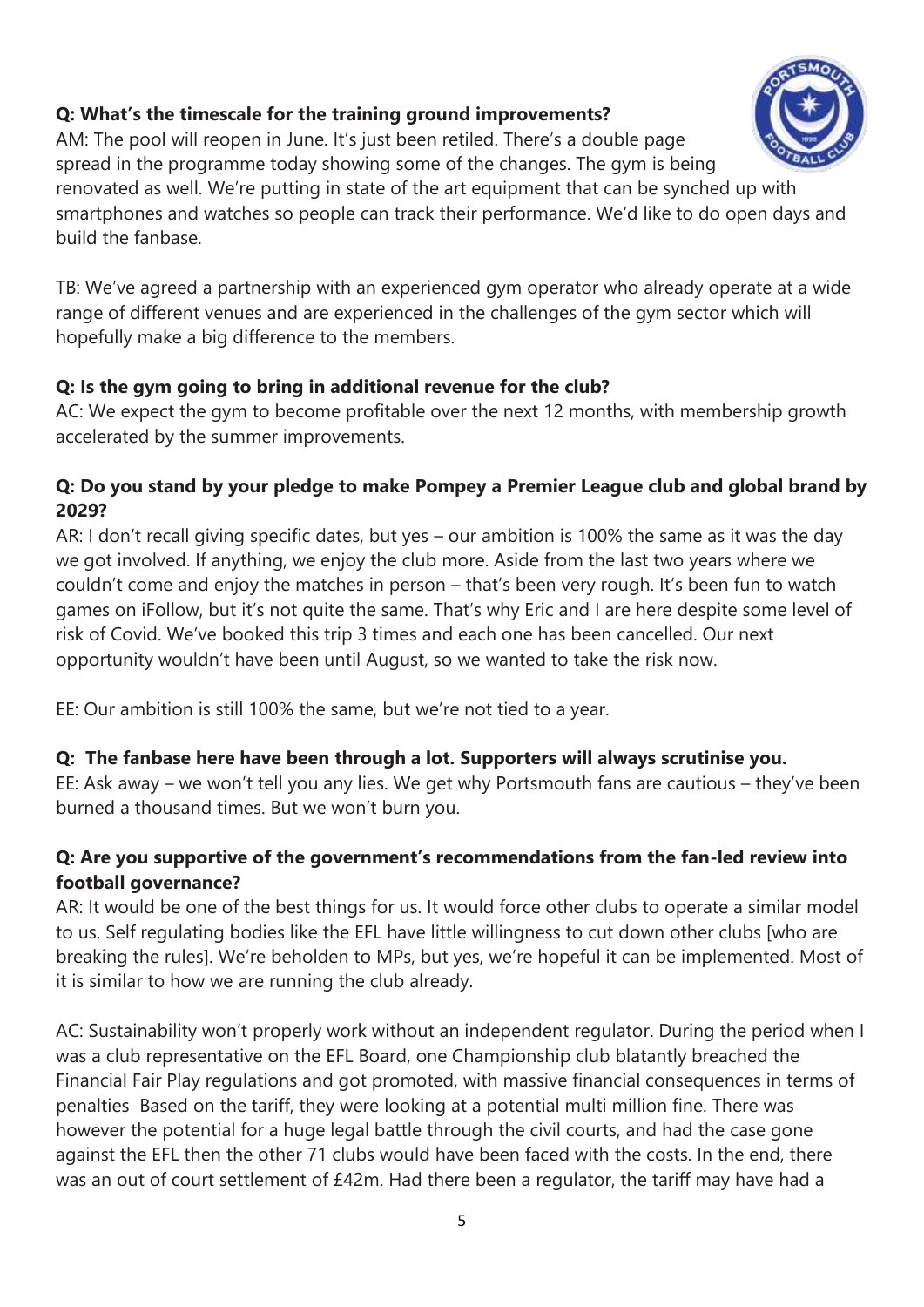better prospect of full enforcement.

Finances are distorted in the Championship. Clubs without parachute payments are trying to play catch up to clubs that do have them and parachute payments



currently account for 30% of total Championship turnover amongst a disproportionate small number of clubs. [*AC added later that this is leading to a situation where net debt in the Championship has reached £1.1 billion, with pre-tax losses of £309M and a wage to turnover ratio of 107%] .* The EFL's position, which we fully support, is to get rid of parachute payments and work with the Premier League, to structure a joint TV deal, and have laddered prize payments depending on where you finish, as is the case in the Premier League. That's a drive towards a more sustainable model. That's the league's position – they're pushing for that and we agree.

AR: Over time, the world is moving in our direction. That's why we're building infrastructure. We're not perfectly run sustainably, sometimes we push beyond our playing budget, but we're trying to as much as possible live sustainably while building over time. If regulations came into effect, we'd feel much more comfortable.

#### **Q: How have you found the English football culture?**

AR: Americans don't really understand this, but our leagues in the US are socialist – teams who do the worst get the most help. Teams who finish first get the last pick in the draft. In England, you've got the ultimate capitalist system – if you do well, you earn more. Also, the relegation system means games like today, with Gillingham coming here desperate to avoid relegation, really matter. That doesn't happen in America. That's the biggest difference. We also love the passion – Danny Cowley always says he loves having a job where it matters so much to so many people. We love it.

## **Q: With a significant cost of living crisis and rising inflation, what can fans expect from season ticket prices?**

AC: We will make a full announcement over the next fortnight. The reason it's taken longer than usual to decide and announce season ticket prices for 2022-23 is that we have had to spend a great deal of time putting together a very challenging budget across the club for next season. There are significant increases in energy prices, National Insurance contributions, and even the cost of food. As a business, we're not immune from that. Energy prices will hit us hard, as well as the cost of materials. We're also incredibly mindful that these same issues will have an equally heavy and painful impact on supporters. A football season ticket is a discretionary spend, and we can't take fans for granted and some supporters will be hit really hard. We've had the discussion over the last few days. Clubs in this division are opting to do several different things. Sunderland prices are down 1%, as they're in a deprived area of the country. Bolton are reducing prices in order to aggressively fill their stadium. The majority are either freezing prices or increasing. We don't want to affect the playing budget, but the right thing to do is to be mindful of our fans

There are different challenges affecting sales too – we have to map people into the North and South Stands first. Because of these factors, it likely that we will have to wait until at least the middle of May that season tickets can go on sale. People in the North and South Stand need the ability to move after first two games [once they've had a chance to sit in their new seats], so new